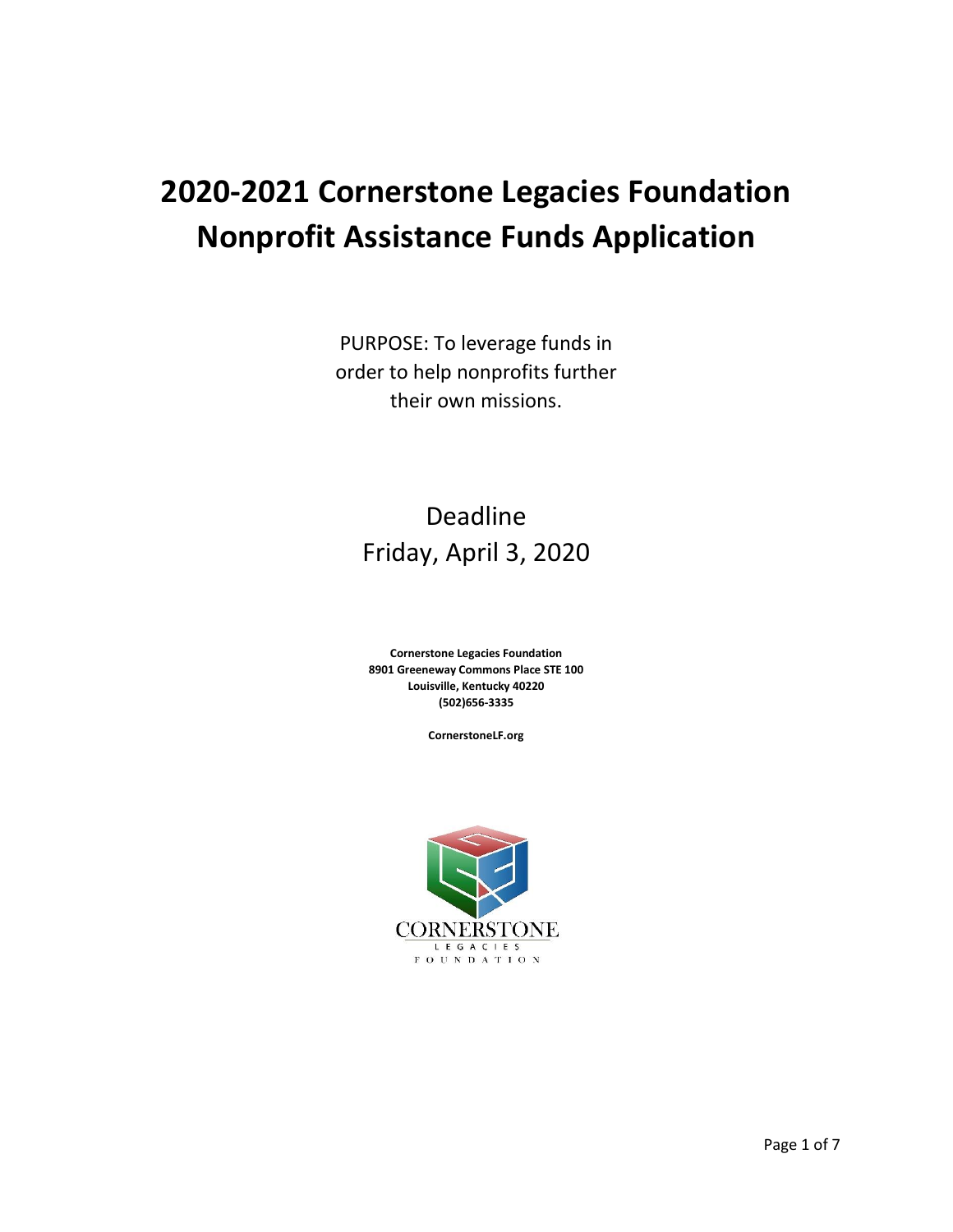### **Cornerstone Legacies Foundation Nonprofit Assistance Funds Application**

Funding Period July 1, 2020-June 30, 2021

NOTICE – PLEASE READ THE FOLLOWING STATEMENT

Proposals often receive low scores because applicants fail to follow instructions leading to uncertainty about the project goals and intended results. The clearer the details, the fewer questions a reviewer will have about the validity/feasibility of a proposal. Applicants also stand a better chance of success if they adhere to the required components of the application and information package. Please contact Cornerstone Legacies Foundation (CLF) if there are questions about aspects of the proposal.

#### **BACKGROUND**

Cornerstone Legacies Foundations Nonprofit Assistance Program was established in 2017 by the board at the time.

Priority will be given to nonprofits based on their projected long-term impact.

#### **Who Can Apply?**

Any 501(c)(3) nonprofit shall be eligible to apply.

#### **NONPROFIT ASSISTANCE**

- **1.** NONPROFIT ASSISTANCE INFORMATION
	- a. Applicant shall demonstrate that the nonprofit will remain financially viable after funds have been expended.
	- b. Applicant shall submit quarterly reports on October 16, 2020, January 15, 2021, April 16, 2021 and a final report on July 16, 2021. The project deadline is June 30, 2021.
	- c. The funds shall be spent by June 30, 2021, unless extended by written agreement between the applicant and Cornerstone Legacies Foundation. *Extension requests must be submitted no later than sixty (60) days prior to June 30, 2021.*
	- d. In the application, provide an estimate based on a vendor quote for all purchases.
	- e. Only one application per Nonprofit.
	- f. Unspent funds and funds not expended in accordance with the agreement shall be returned to CLF within forty-five (45) days of board notification.
	- g. No changes or substitutions are allowed after the agreement is accepted by CLF board without prior written approval from the board.
- **2.** INELIGIBLE EXPENDITURES for the Cornerstone Legacies Foundation Nonprofit Assistance **Funds** 
	- a. **Any expenditure prior to December 31, 2019.**
	- b. The costs of preparing the application.
	- c. Leasing of buildings or vehicles or building modifications and improvements in a property rented/leased from a private entity.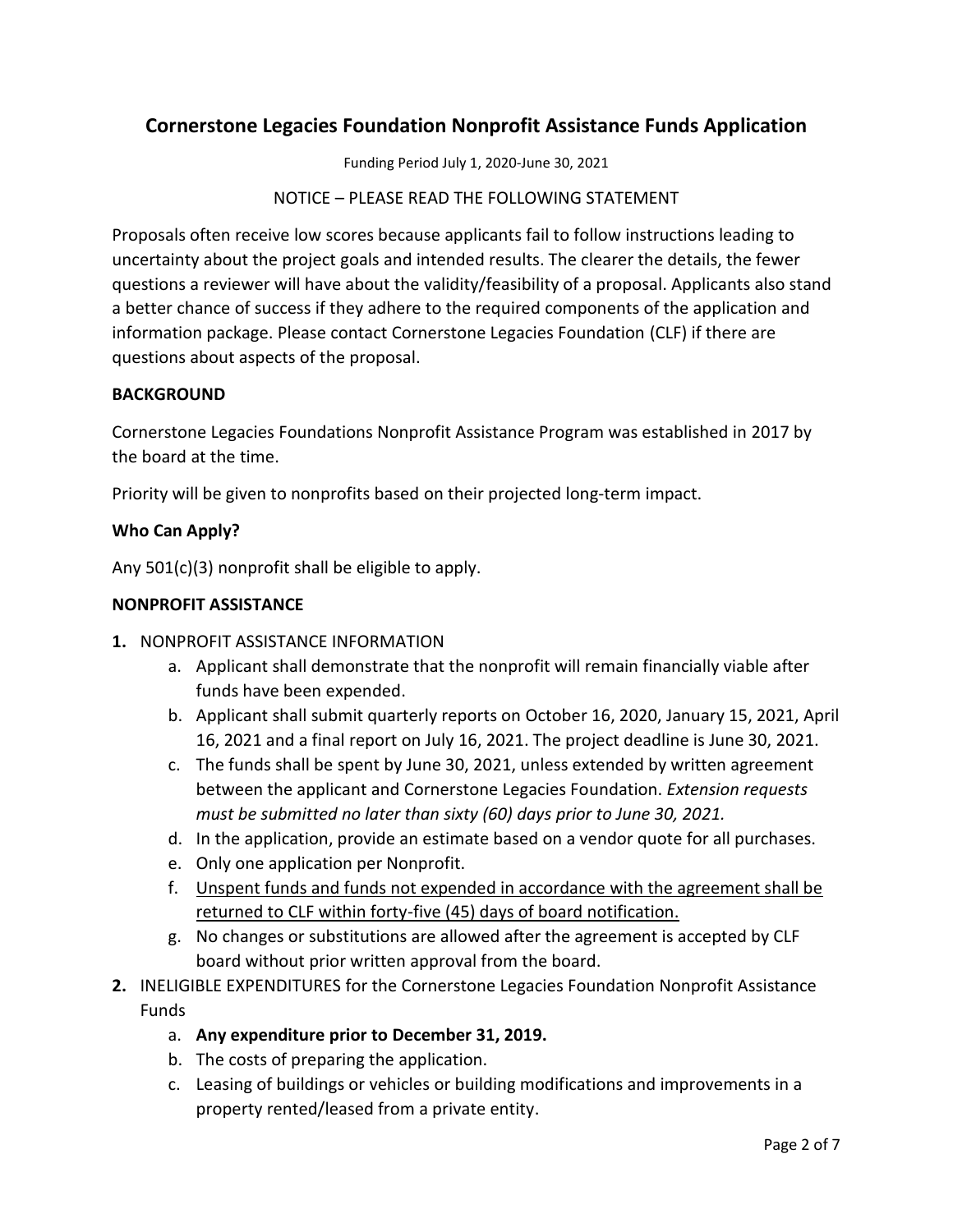### **2020-2021 Cornerstone Legacies Foundation Nonprofit Assistance Application Submission Details**

Send the completed application to:

Cornerstone Legacies Foundation ATTN: James Russell Bushong, Director 8901 Greeneway Commons Pl. STE 100 Louisville, KY 40220

### **In order to be eligible for funds, the application MUST BE postmarked no later than Friday, March 27, 2020 or hand-delivered to Cornerstone Legacies Foundation no later than 4:00 pm on Friday, April 3, 2020.**

### **Most frequent errors seen on applications:**

- 1) Failure to address all items.
- 2) Failure to provide details about the validity of financial viability of a nonprofit.
- 3) Failure to adhere to the required components of the application and information package.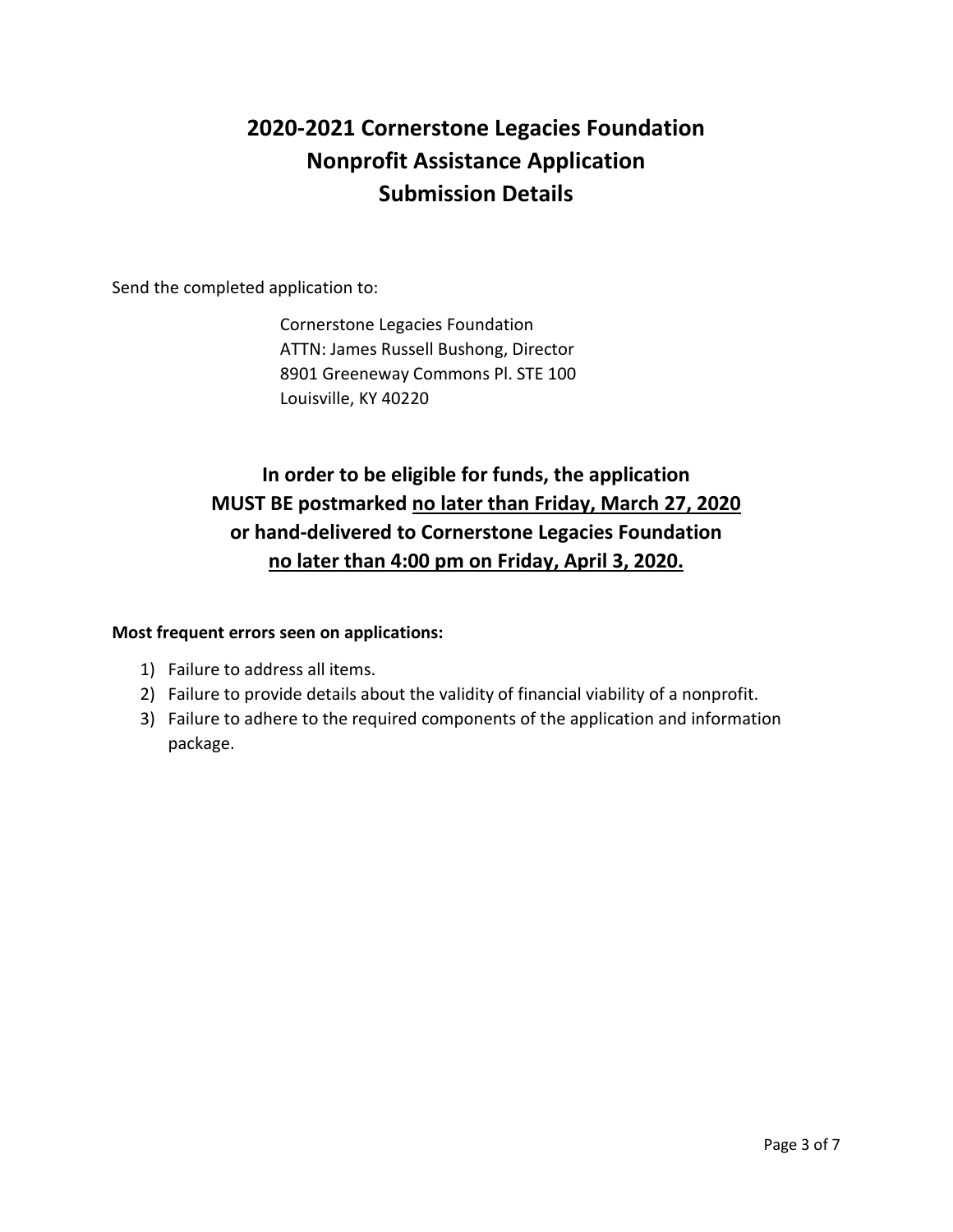### **2020-2021 Cornerstone Legacies Foundation Nonprofit Assistance Funds Application**

Cornerstone Legacies Foundation 8901 Greeneway Commons Pl. STE 100 Louisville, Kentucky 40220 (502)656-3335 CornerstoneLF.org



|                 | Fax:    |  |
|-----------------|---------|--|
| City/State/Zip: | E-mail: |  |
|                 |         |  |

Public Charity Status:  $\Box$ 509(a)(1) and 170(b)(1)(A)(i)- church or a convention or association of churches.  $\Box$ 509(a)(1) and 170(b)(1)(A)(ii)- school.  $\Box$ 509(a)(1) and 170(b)(1)(A)(iii)hospital, cooperative hospital service organization, or a medical research organization.  $\Box$ 509(a)(3)- organization supporting one or more public charities.  $\Box$ 509(a)(4)- organization organized and operated exclusively for testing for public safety.  $\square$ 509(a)(1) and 170(b)(1)(A)(iv)- an organization operated for the benefit of a college or university that is owned or operated by a governmental unit.  $\square$ 509(a)(1) and 170(b)(1)(A)(vi)- an organization that receives a substantial part of its financial support in the form of contributions from publicly supported organizations, from a governmental unit, or from the general public.  $\Box$ 509(a)(2)- an organization that normally receives not more than one-third of its financial support from contributions, membership fees, and gross receipts from activities related to its exempt functions. □ Other.

### **SECTION 2 – Project Summary**

Provide a brief explanation of what funds will be used for (attach page for more room):

### **SECTION 3 – Authorized Signature**

I hereby certify that the submission of this application has been duly authorized by the governing body of the entity, and that I am legally authorized to sign the application. Printed Name Signature Signature Date Date

LEGACIES<br>FOUNDATION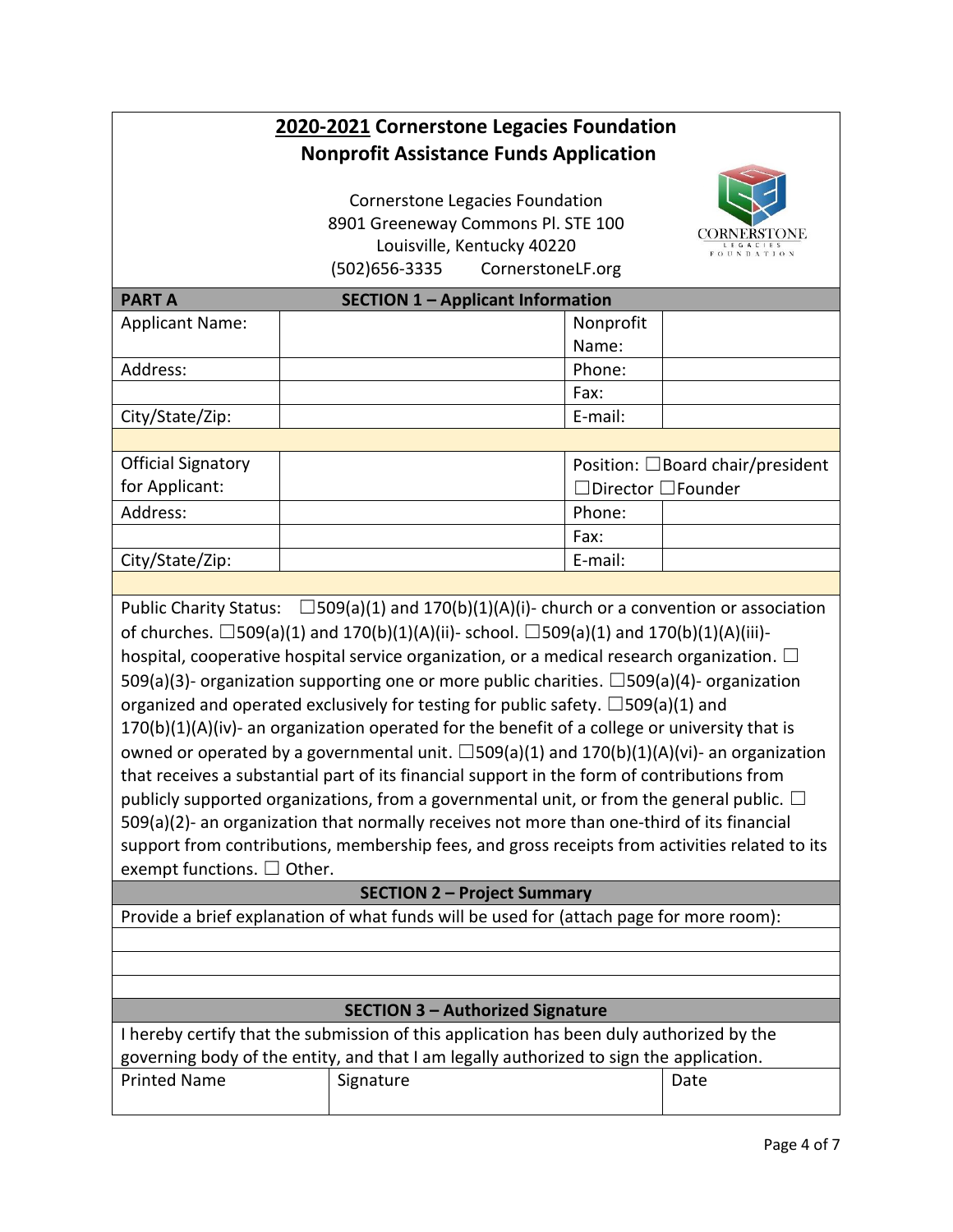| <b>PART B</b><br><b>SECTION 4 - Details of Funds Usage</b>                                                                                                                                                                                                     |  |  |  |  |
|----------------------------------------------------------------------------------------------------------------------------------------------------------------------------------------------------------------------------------------------------------------|--|--|--|--|
| Answer the following questions on a separate sheet of paper. Use additional pages as                                                                                                                                                                           |  |  |  |  |
| necessary. Each response must be numbered to correspond to the question. Applications will                                                                                                                                                                     |  |  |  |  |
| be evaluated based upon responses.                                                                                                                                                                                                                             |  |  |  |  |
| A) Description                                                                                                                                                                                                                                                 |  |  |  |  |
| List the service area by physical boundaries - include cities, counties, etc. that will actively<br>1)<br>benefit.                                                                                                                                             |  |  |  |  |
| Are the benefits provided by the Nonprofit otherwise unavailable in the service area?<br>2)                                                                                                                                                                    |  |  |  |  |
| Describe how and why the requested funds are needed to further the Nonprofit's mission.<br>3)                                                                                                                                                                  |  |  |  |  |
| Provide a 12-month timeline for the implementation of funds.<br>4)                                                                                                                                                                                             |  |  |  |  |
| B)<br>Advertising                                                                                                                                                                                                                                              |  |  |  |  |
| What media type (specify radio, TV, newspaper, social media etc.) will you use to advertise<br>1)<br>your nonprofits partnership with Cornerstone Legacies Foundation? Describe the proposed<br>advertising. Include the target audience and media to be used. |  |  |  |  |
| Identify any advertising partners and how/what each will contribute.<br>2)                                                                                                                                                                                     |  |  |  |  |
| <b>Service or Personnel</b><br>$\mathsf{C}$                                                                                                                                                                                                                    |  |  |  |  |
| What is the Service type you are seeking or the position you are looking to create?<br>1)<br>List hourly rate and number of hours projected to work.<br>2)                                                                                                     |  |  |  |  |
| D) Project Sustainability                                                                                                                                                                                                                                      |  |  |  |  |
| Describe how the nonprofit will remain financially viable after grant funds have been<br>1)<br>expended.                                                                                                                                                       |  |  |  |  |
| Identify potential sources of revenue that could be generated for your nonprofit from the use<br>2)<br>of these funds. Is it anticipated that the funds will generate revenue?                                                                                 |  |  |  |  |
| If the funds will be used by multiple groups, explain the various partners' roles and<br>3)<br>contributions.                                                                                                                                                  |  |  |  |  |
| Describe the criteria and methods to be used for measuring success of the funds use.<br>4)                                                                                                                                                                     |  |  |  |  |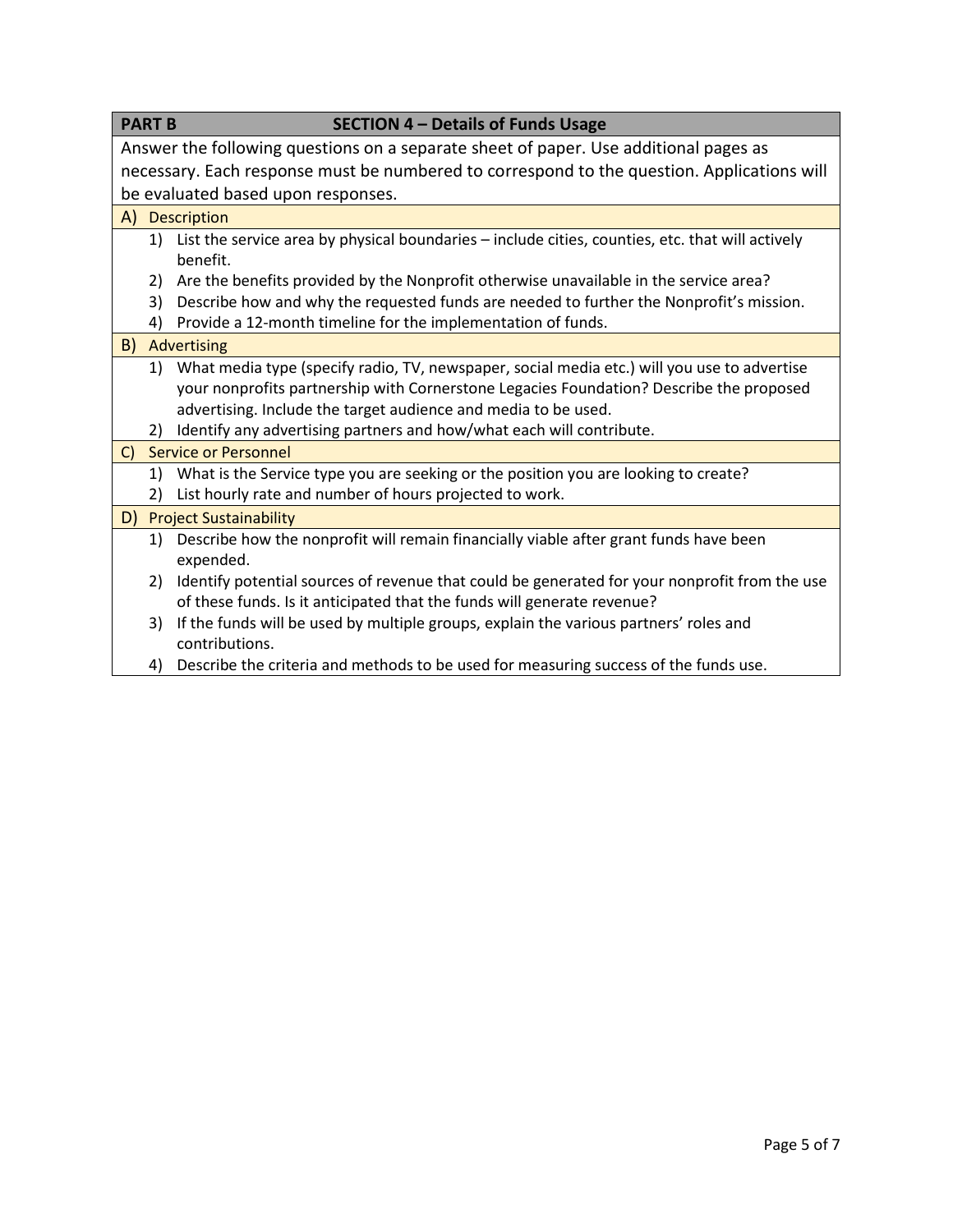| <b>SECTION 5 - Use of Funds</b><br><b>PART B</b>                                         |                 |  |  |  |
|------------------------------------------------------------------------------------------|-----------------|--|--|--|
| Complete the budget table below. The cost should be an estimate based on a vendor quote. |                 |  |  |  |
| Complete for all areas that apply                                                        |                 |  |  |  |
| Equipment Requests - List in order of priority - #1 would be the first choice.           | <b>Estimate</b> |  |  |  |
| 1 <sup>st</sup>                                                                          |                 |  |  |  |
| 2 <sub>nd</sub>                                                                          |                 |  |  |  |
| 3 <sup>rd</sup>                                                                          |                 |  |  |  |
| 4 <sup>th</sup>                                                                          |                 |  |  |  |
| 5 <sup>th</sup>                                                                          |                 |  |  |  |
| 6 <sup>th</sup>                                                                          |                 |  |  |  |
| 7 <sup>th</sup>                                                                          |                 |  |  |  |
| 8 <sup>th</sup>                                                                          |                 |  |  |  |
| <b>gth</b>                                                                               |                 |  |  |  |
| <b>Equipment Request Total=</b>                                                          |                 |  |  |  |
| <b>Program Advertising</b>                                                               | <b>Estimate</b> |  |  |  |
|                                                                                          |                 |  |  |  |
|                                                                                          |                 |  |  |  |
|                                                                                          |                 |  |  |  |
|                                                                                          |                 |  |  |  |
|                                                                                          |                 |  |  |  |
| Advertising Total=                                                                       |                 |  |  |  |
| <b>Service or Personnel</b>                                                              | <b>Estimate</b> |  |  |  |
|                                                                                          |                 |  |  |  |
|                                                                                          |                 |  |  |  |
|                                                                                          |                 |  |  |  |
|                                                                                          |                 |  |  |  |
|                                                                                          |                 |  |  |  |
|                                                                                          |                 |  |  |  |
| Service or Personnel Total=                                                              |                 |  |  |  |
| Other - Specify                                                                          | <b>Estimate</b> |  |  |  |
|                                                                                          |                 |  |  |  |
|                                                                                          |                 |  |  |  |
|                                                                                          |                 |  |  |  |
|                                                                                          |                 |  |  |  |
|                                                                                          |                 |  |  |  |
| Other Request Total=                                                                     |                 |  |  |  |
| <b>Total Fund Request</b><br>Equipment + Advertising + Other                             |                 |  |  |  |